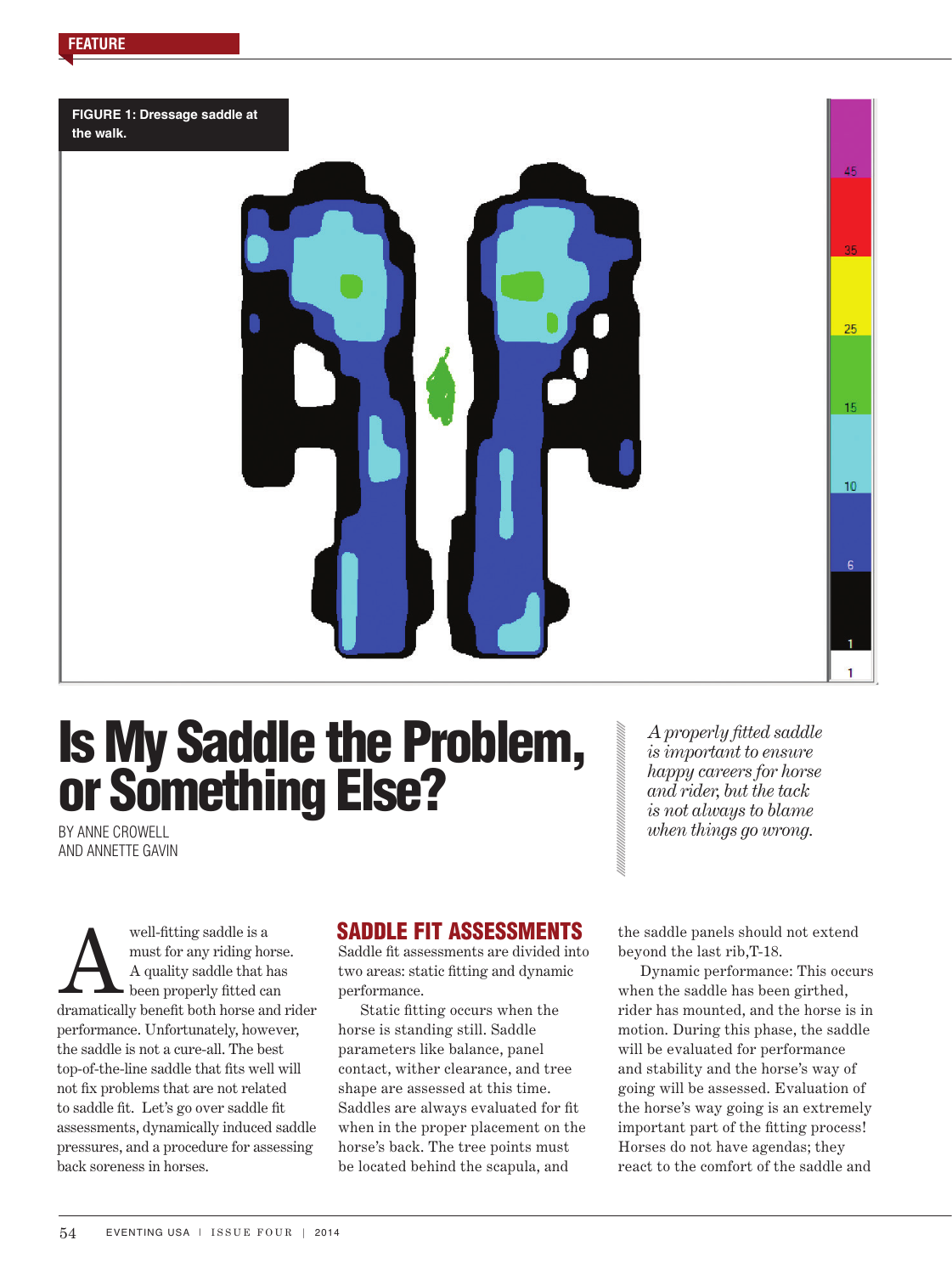the balance that the saddle puts the rider in. Generally, this occurs very quickly. On occasion, a horse that has been ridden in a poorly fitting saddle may take a few days to react positively to a new well-fitting saddle. In most cases, a single test ride is ample time to assess the comfort of a new saddle for any horse and rider pair. For horses and riders that have prior fitting difficulties, a week of test riding in a demo saddle will serve as an excellent predictor of the suitability of a particular saddle model for the horse.

## CONFORMATIONAL DIFFICULTIES

There are some conformational issues that occur in horses that can make dynamic stability of the saddle difficult to attain. These include but are not limited to the following: forward girth pockets, flat shoulders, asymmetrical shoulders, atrophy of the muscling along and around the saddle position.

Conformational issues can cause the saddle to slip forward and twist side to side on the horse. In general, they are very difficult to eliminate. Your fitter may recommend the use of shims, shim pads, nonslip girths or pads, and shaped girths to try to improve the saddle performance. Horses that have excessively high withers may need to use a quality half-pad with their saddle to provide some additional clearance.

These solutions are not "Band-Aids." Many of the horses that exhibit conformational problems like those listed above have quality saddles with excellent static fits. "Band-Aiding" refers to the process of trying to make a poorly fit saddle useable on a horse. There is a big difference between "Band-aiding" and the use of professional saddle fitting items to improve dynamic performance on horses with conformational issues.

## ASSESSING BACK SORENESS

Back soreness in riding horses is not an uncommon occurrence. Dressage,





eventing, and show jumping are high impact sports. Movement, especially movement at speed, generates high forces and pressures on the horse's back. For example, galloping and jumping create a repetitive loading cycle on the horse's back which can cause back soreness that has nothing to do with the fit of the saddle. Causes of back soreness fall into three major categories:

## *1)Poor Saddle Fit*

Poor saddle fit causes localized areas of soreness and tissue damage due to excessive applied pressures.